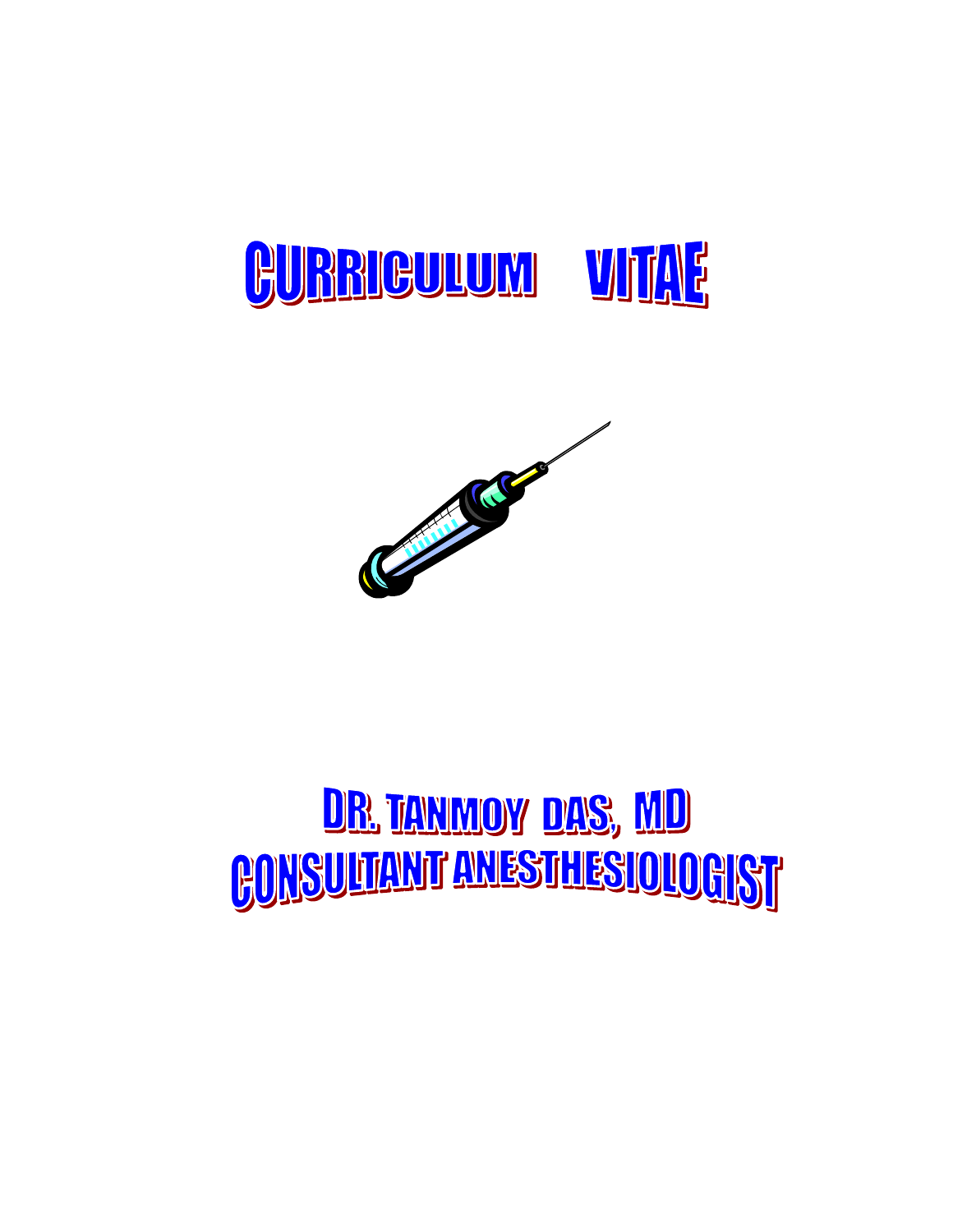# **PERSONAL DETAILS**

| Surname                | Das                                                                     |               |  |  |  |
|------------------------|-------------------------------------------------------------------------|---------------|--|--|--|
| First Name:            | Tanmoy                                                                  |               |  |  |  |
| Date of Birth:         | $4^{th}$ April, 1960.                                                   |               |  |  |  |
| Sex                    | Male                                                                    |               |  |  |  |
| <b>Marital Status:</b> | Married                                                                 |               |  |  |  |
| Nationality:           | Indian                                                                  |               |  |  |  |
| Address(Residence):    | J 1, Tolly Residency,<br>338, N.S.C.Bose Road,<br>Kolkata-700 047 India |               |  |  |  |
| Phone                  | 91 33 24715461                                                          |               |  |  |  |
| Mobile                 | $+919831007310$                                                         | +919903197310 |  |  |  |
| E-mail                 | $d$ rtanmoy@gmail.com                                                   |               |  |  |  |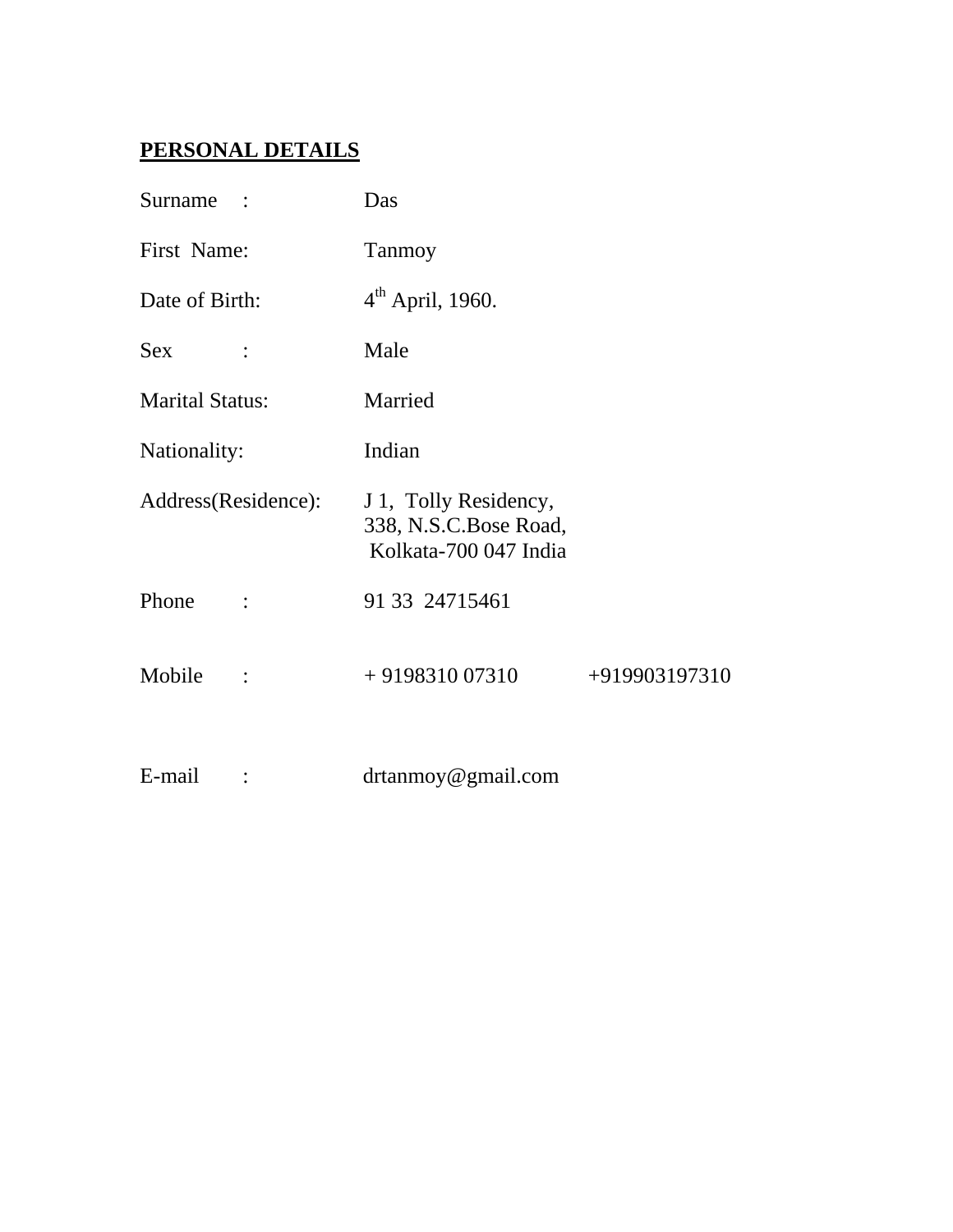## **EDUCATIONAL BACKGROUND**

| <b>Institution</b> | Univ./Boar   | <b>Exam</b>   | Yea  | <b>Subjects</b> | <b>Mark</b>   |
|--------------------|--------------|---------------|------|-----------------|---------------|
|                    | d            | <b>Passed</b> | r    |                 | S             |
|                    |              |               |      |                 | $\frac{0}{0}$ |
| DESOUZA'S          | Board for    | I.C.S.E.      | 1976 | English         | 66            |
| SCHOOL,            | I.S.C.       |               |      | Hindi           |               |
| ROURKELA.          | Exams,       |               |      | Science         |               |
|                    | New Delhi.   |               |      | Mathematics     |               |
|                    |              |               |      | <b>History</b>  |               |
|                    |              |               |      | Geography       |               |
| GOVT.              | Sambalpur    | I.Sc.         | 1979 | English         | 72.5          |
| COLLEGE,           | University   |               |      | Hindi           |               |
| ROURKELA.          |              |               |      | Physics         |               |
|                    |              |               |      | Chemistry       |               |
|                    |              |               |      | <b>Biology</b>  |               |
|                    |              |               |      | Mathematics     |               |
| S.C.B.MEDICA       | <b>Utkal</b> | M.B.B.S       | 1985 |                 | 60.5          |
| L                  | University   |               |      |                 |               |
| COLLEGE,           |              |               |      |                 |               |
| <b>CUTTACK.</b>    |              |               |      |                 |               |
|                    |              |               |      |                 |               |
| S.C.B.MEDICA       | <b>Utkal</b> | M.D.          | 1991 | Anaesthesiolog  |               |
| $\mathbf{L}$       | University   |               |      | y               |               |
| COLLEGE,           |              |               |      |                 |               |
| <b>CUTTACK.</b>    |              |               |      |                 |               |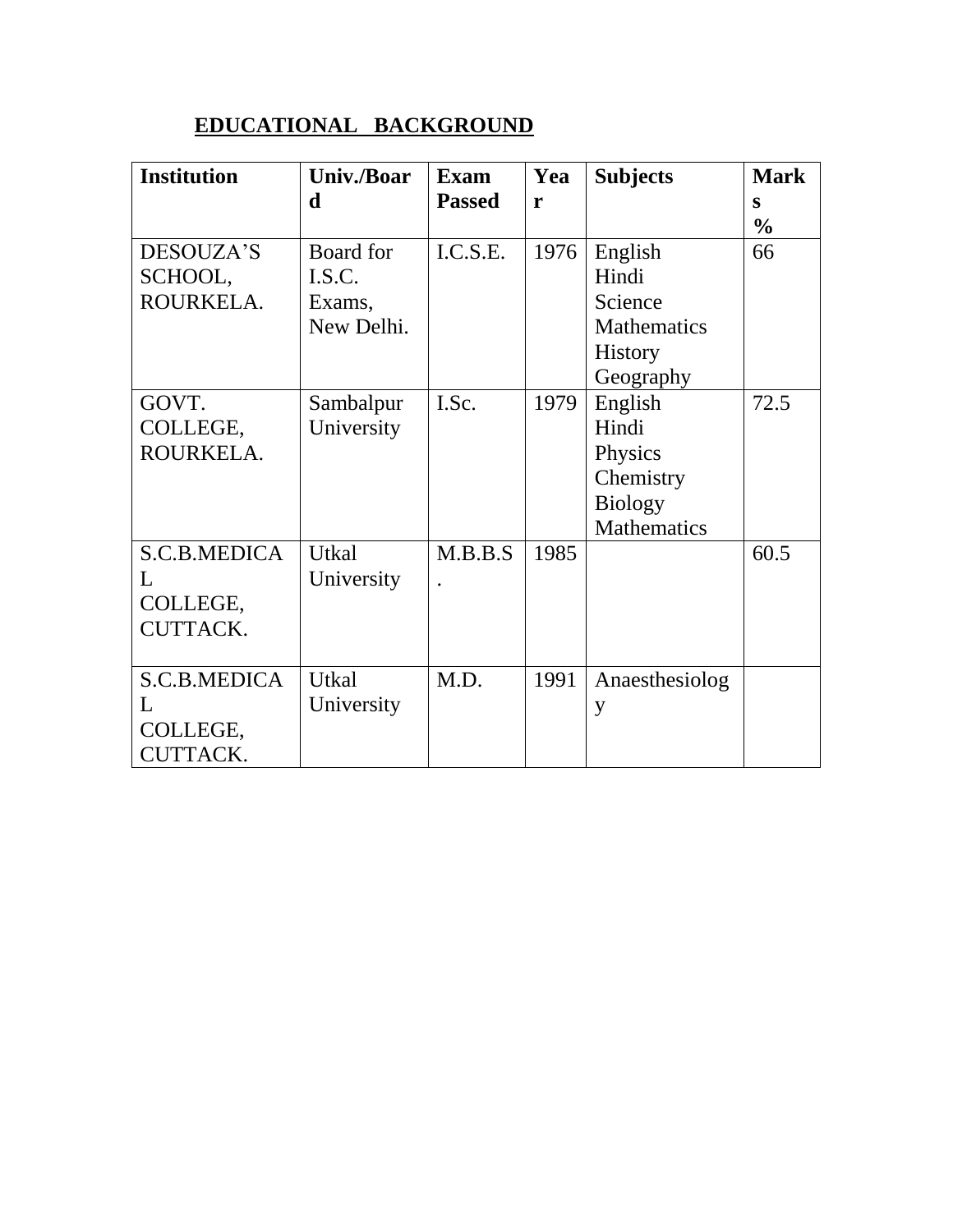## **WORK EXPERIENCE**

| <b>Institution</b><br>L.T.M. Medical College &<br>Hospital, Mumbai | <b>Designation</b><br>Lecturer, Dept. of<br>Anesthesia                                             | <b>Duration</b><br>7.5.1991 to 30.6.1993        |  |
|--------------------------------------------------------------------|----------------------------------------------------------------------------------------------------|-------------------------------------------------|--|
| <b>B.M.Birla Heart Research</b><br>Centre, Kolkata                 | Clinical Assistant,<br>Dept. of Anesthesia                                                         | 01.06.1993 to 12.12.1993                        |  |
| <b>Trichur Heart Hospital</b><br>Kerala                            | Consultant & Chief<br>Dept. Of Anesthesia                                                          | 14.12.1993 to 9.11.1994                         |  |
| B.M. Birla Heart Research<br>Centre, Kolkata                       | Junior Consultant,<br>Dept. of Anesthesia                                                          | 14.11.1994<br>to 31.3.1997                      |  |
| Ruby General Hospital;<br>Gamma Centauri Healthcare<br>Pvt. Ltd.;  | Associate Consultant,<br>Dept. of Anesthesia<br><b>Consultant Cardiac</b><br>Anesthesiologist      | 1.4.1997 to 10.5.1999.<br>10.5.99 to 07.10.2001 |  |
| Woodlands Hospital;<br>Kolkata<br>Suraksha Hospital<br>Kolkata     | <b>Consultant Anesthesiologist</b>                                                                 | 08.10.2001 to 10.12.2003                        |  |
| Apollo Gleneagles Hospitals<br>Kolkata                             | Consultant Anesthesiologist,<br>Department of<br>Anesthesiology                                    | 11.12.2003 to 31.03.2008                        |  |
| Apollo Gleneagles Hospitals<br>Kolkata                             | Senior Consultant & Head,<br>Department<br>of<br>Anesthesiology, Perioperative<br>Medicine & Pain. | 01.04.2008 onwards                              |  |
| Apollo Gleneagles Hospitals<br>Kolkata                             | Chief of Operation Theatre<br><b>Services</b>                                                      | 1/09/2011 onwards                               |  |

Total Post MD experience in Anesthesia: 20 years.

-Have independently anesthetized more than 17000 Surgical cases of all types

**-**Have had the opportunity thrice of setting up and organizing a Departments of Anesthesia, Cardiac Anesthesia & Postoperative Cardiac Care Services at:

- i) Trichur Heart Hospital, Thrissur, Kerala.
- ii) Suraksha Hospital, Kolkata.
- iii) Apollo Gleneagles Hospitals Kolkata

At present Senior Consultant & HOD Anesthesiology, Perioperative Medicine & Pain at Apollo Gleneagles Hospitals, Kolkata. India.